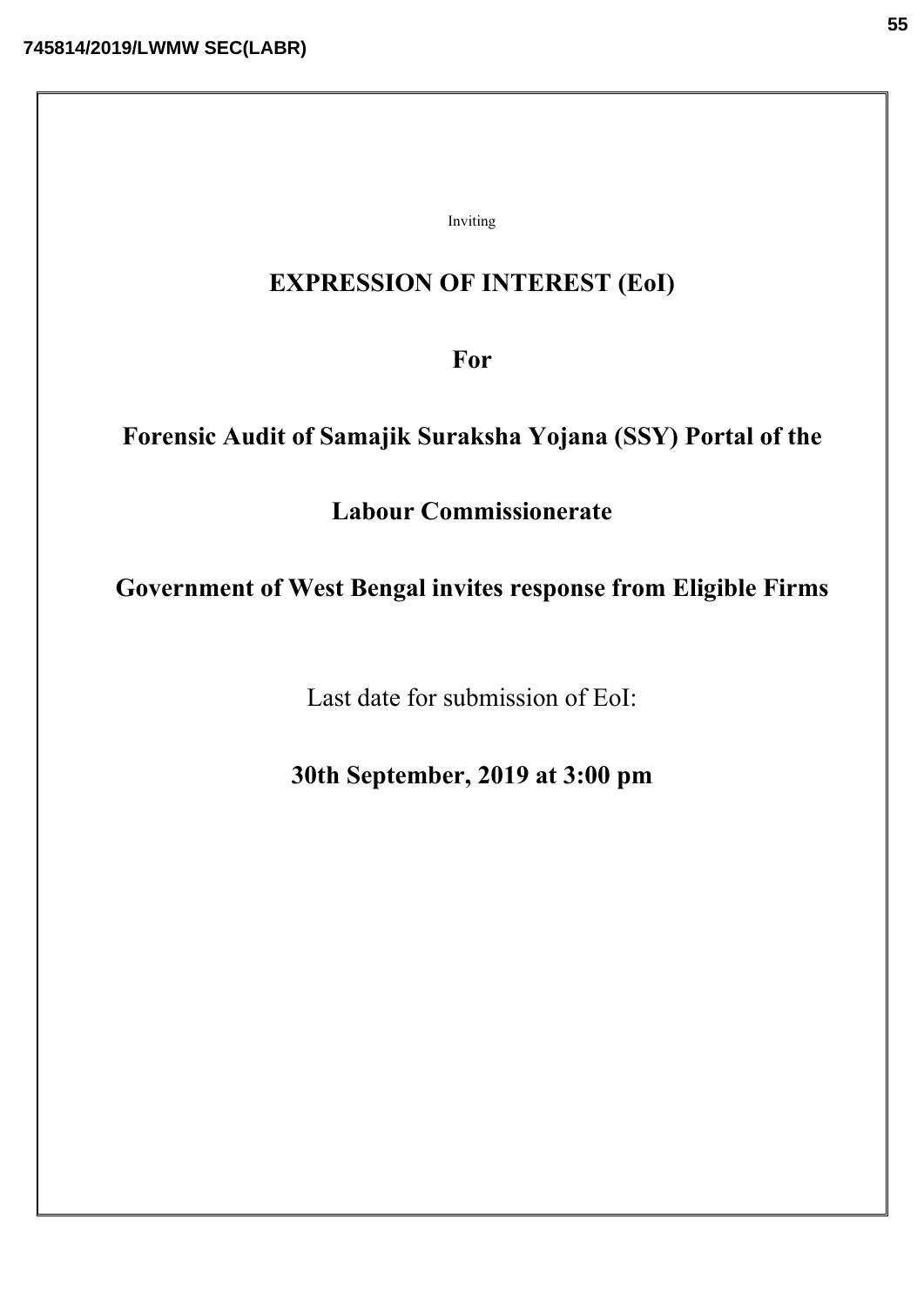### Disclaimer

The information contained in this EOI document or information provided subsequently to vendor(s) or applicants whether verbally or in documentary form by or on behalf of Labour Department, is provided to the vendor(s) on the terms and conditions set out in this EOI document and all other terms and conditions subject to which such information is provided.

This EOI document is not an agreement and is not an offer or invitation by Authority to any parties other than the applicants who are qualified to submit the bids ('vendors'). The purpose of this EOI is to provide the vendor(s) with information to assist the formulation of their proposals. This EOI does not claim to contain all the information each vendor may require. Each vendor should conduct its own investigations and analysis and should check the accuracy, reliability and completeness of the information in this EOI and where necessary obtain independent advice. Authority makes no representation or warranty and shall incur no liability under any law, statute, rules or regulations as to the accuracy, reliability or completeness of this EOI. Authority may in its absolute discretion, but without being under any obligation to do so, update, amend or supplement the information in this EOI.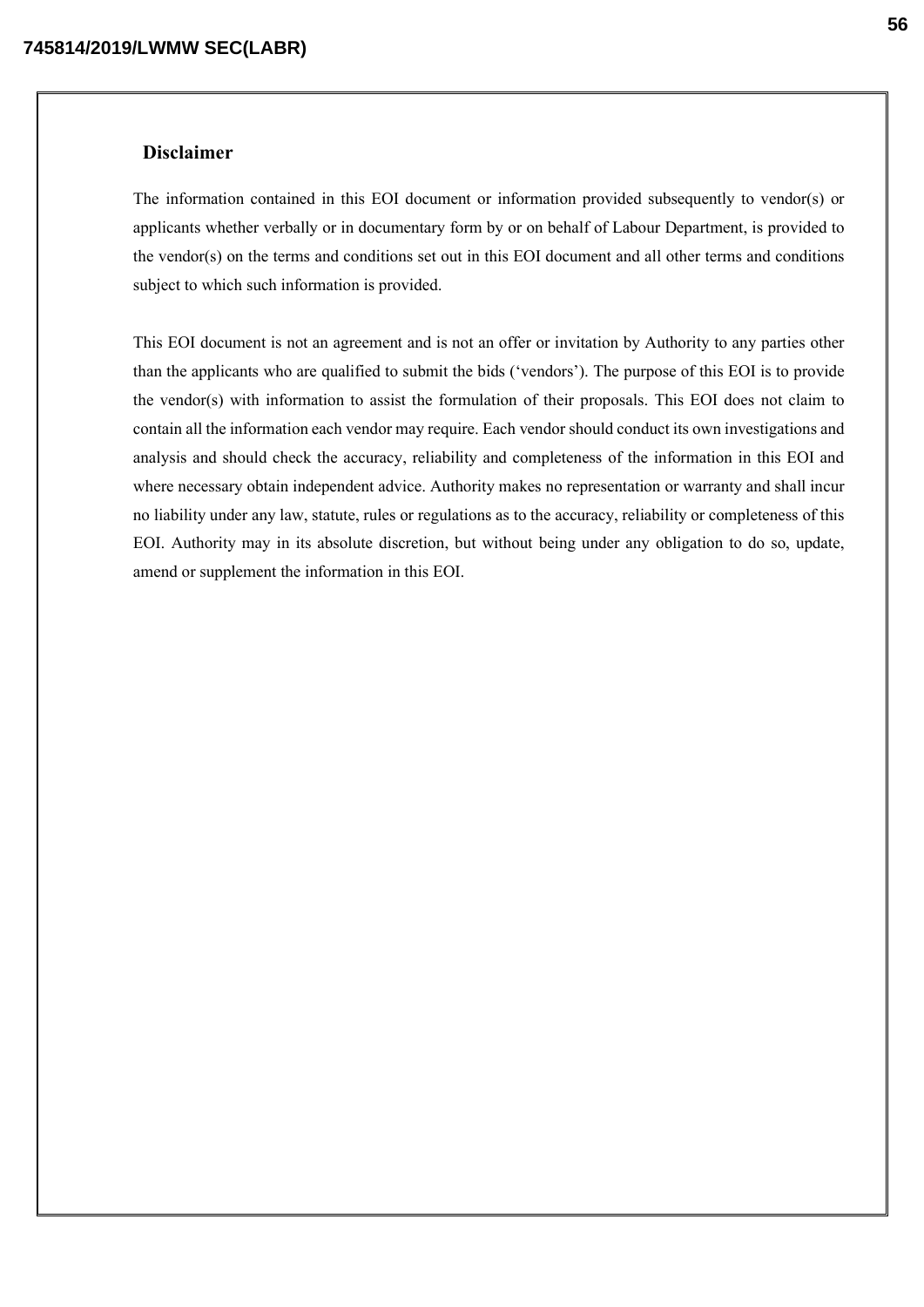## Schedules and Contact Information

| Name of the organization                      | Labour Department, Government of West                                                 |
|-----------------------------------------------|---------------------------------------------------------------------------------------|
|                                               | Bengal                                                                                |
| Date of issue                                 |                                                                                       |
|                                               | 9 <sup>th</sup> September, 2019                                                       |
| Last date for submission of queries seeking   | $16th$ September, 2019                                                                |
| clarification                                 |                                                                                       |
| Date of Pre-bid meeting                       | $23rd$ September, 2019 at 3:00 pm                                                     |
| Last Date and Time for submission of          | $30th$ September, 2019 at 3:00 pm                                                     |
| proposals in response to this Request for EOI |                                                                                       |
| Date and Time of Opening of Proposals         | $17th$ October, 2019 at 4:00 pm                                                       |
| of<br>Venue for pre-bid<br>meeting/Opening    | Labour Department, Government of W Bengal,                                            |
| proposals                                     | Conference Hall, 12 <sup>th</sup> Floor, New Secretariat<br>Building, 1 K. S Roy Road |
|                                               |                                                                                       |
| Contact person                                | Shri IKHLAQUE ISLAM, Special Secretary,                                               |
|                                               | Labour Department                                                                     |
| Email ID                                      | jslab2016@gmail.com                                                                   |

## Note:

Any Corrigenda / Extension of dates / Clarifications / Responses to bidders' queries in respect of this EOI shall only be posted on our website *https://wblabour.gov.in/* and no separate notification shall be issued in the press. Bidders are therefore requested to regularly visit our website to keep them updated in this connection.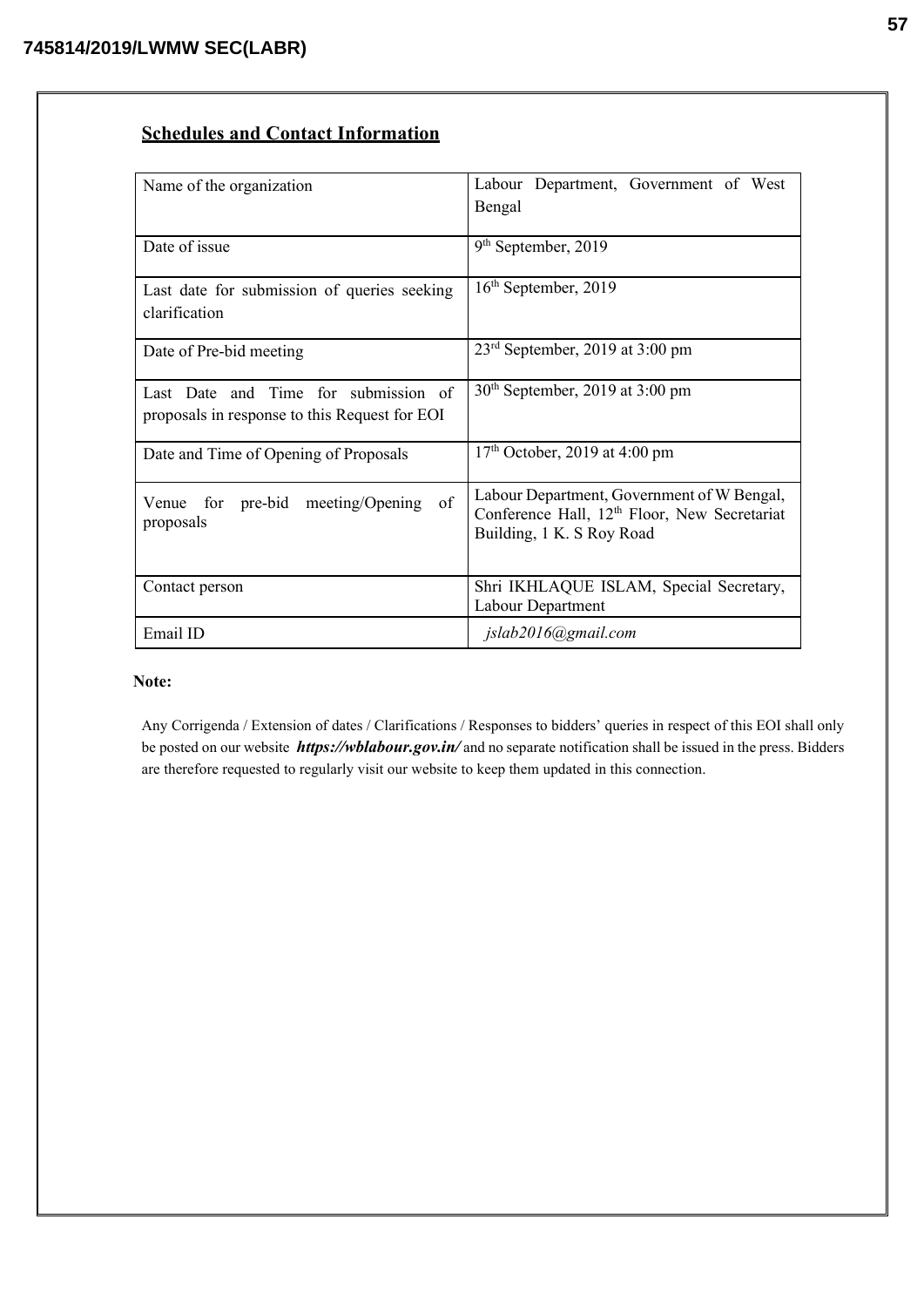#### 1. BACKGROUND

Prior to launch of the Samajik Suraksha Yojana (SSY), five different Social Security Schemes for unorganized labour were operational with differing process of registration, benefits, scale of benefits and mode of payment complicating both the uptake by the beneficiaries and implementation. These schemes were integrated and converged in common single comprehensive scheme named SAMAJIK SURAKSHA YOJANA 2017, adopting the principle of maintaining uniform scale of benefit to all workers which was the highest in any of the existing Schemes. The Yojana is effective from April 1, 2017.

The SSY was first of its kind scheme in the country moving towards providing a comprehensive package of social security benefits like provident fund, health cover, death and disability cover etc. universally to the unorganized workers of the State.

The rules and guidelines for implementation were also simultaneously issued with number of simplifications with both sanction and disbursal decentralized to subdivision level which was hitherto centralized at Kolkata. A special benefit, first of its kind in the State was introduced in the Scheme for completion of Under Graduate education or equivalent skill development for girl child with admissibility only on remaining unmarried serving the twin goals of higher education and delay in age of marriage.

Again, as a new feature disability insurance was introduced for the first time for full disability and partial disability.

The medical benefits have been enhanced from Rs.10,000 per year to Rs.20,000 per year and medical benefits for surgery at Rs.60,000 per year made uniform for all unorganized workers.

## SSY PORTAL: CONVERGENCE OF DATABASES RELATED TO ALL SOCIAL SECURITY **SCHEMES**

As a first initiative in the country, different databases of workers were compared, merged & de-duplicated to create a single database with a single Social Security Identification Number or SSIN to each beneficiary. Efforts were made to make registration, collection, claim and disbursement totally online.

The standardized social welfare benefits that are given now are as follows:

| <b>Individual Benefits for Building &amp; Construction Workers</b>                                                      | (Amount in Rupees) |
|-------------------------------------------------------------------------------------------------------------------------|--------------------|
| A. Health & Family Welfare Benefits per annum:                                                                          |                    |
| (a) Medical Benefit                                                                                                     |                    |
| (i) For medicine $\&$ physical test of ailments covered under WBHS'08<br>requiring hospitalisation or outdoor treatment | upto Rs. 20,000    |
| (ii) Surgery                                                                                                            | upto Rs. $60,000$  |
| (iii) Treatment due to accident                                                                                         | upto Rs. 10,000    |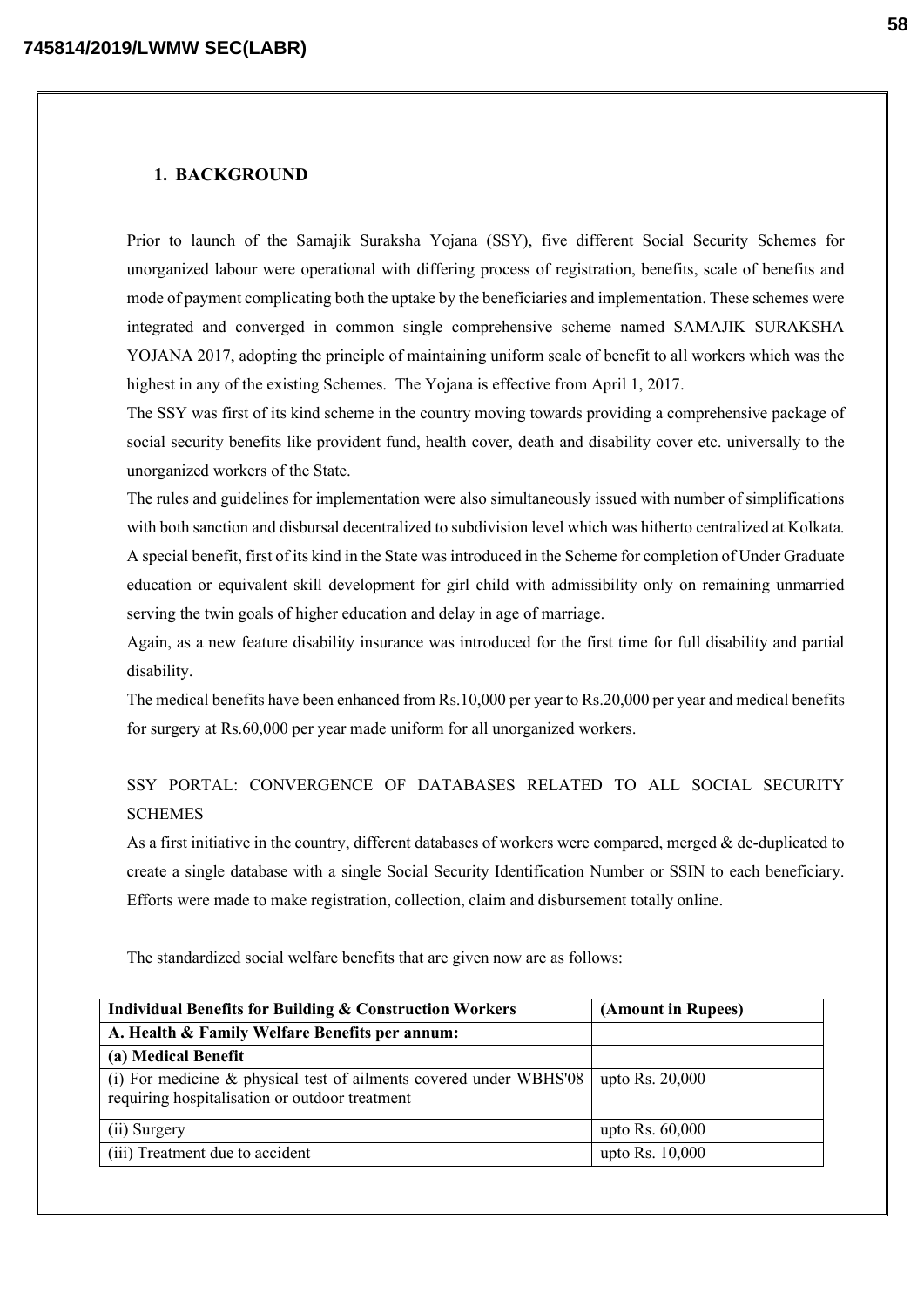| (iv) Temporary Disability for more than 5 days due to accident                                                                         | Rs. 1000/- for first 5 days $\&$                                                    |
|----------------------------------------------------------------------------------------------------------------------------------------|-------------------------------------------------------------------------------------|
|                                                                                                                                        | additional Rs. 100/- per day.                                                       |
| (b) Death                                                                                                                              |                                                                                     |
| (i) Natural                                                                                                                            | 50,000                                                                              |
| (ii) Accidental                                                                                                                        | 2,00,000                                                                            |
| (c) Disability                                                                                                                         |                                                                                     |
| (i) Loss of both eyes or both hands or feet                                                                                            | 2,00,000                                                                            |
| (ii) loss of sight of one eye and loss of use of one hand or foot                                                                      | 1,00,000                                                                            |
| <b>B.</b> Education                                                                                                                    |                                                                                     |
| (i) Reading in Class XI                                                                                                                | 4,000                                                                               |
| (ii) Reading in Class XII                                                                                                              | 5,000                                                                               |
| (iii) Reading in BA/BSc/Bcom                                                                                                           | 6,000                                                                               |
| (iv) Reading in MA/MSc/Mcom                                                                                                            | 10,000                                                                              |
| (v) Medical/Engineering                                                                                                                | 30,000                                                                              |
| (vi) Training under ITIs                                                                                                               | 6,000                                                                               |
| (vii) Reading at Polytechnics                                                                                                          | 10,000                                                                              |
| (viii) For completion of UG education or equivalent Skill Development<br>Studies for upto two unmarried daughters                      | 25,000                                                                              |
| <b>C.</b> Pension                                                                                                                      |                                                                                     |
| <b>Normal Pension</b><br>i.                                                                                                            | Minimum Rs. 750/- per month                                                         |
| ii.<br><b>Family Pension</b>                                                                                                           | Minimum Rs. 375/- per month                                                         |
| Disability Pension<br>iii.                                                                                                             | Minimum Rs. 750/- per month                                                         |
| <b>D. Provident Fund</b>                                                                                                               |                                                                                     |
| Contributory $@$ Rs. 25/- per month with a matching grant of Rs. 30/- by<br>State Government along with the interest (interest of GPF) | Corpus returnable due to death,<br>discontinuance or attainment of<br>60 years age. |

| Benefits for Transport Workers & Unorganised Workers                                                                    | (Amount in Rupees) |
|-------------------------------------------------------------------------------------------------------------------------|--------------------|
| A. Health & Family Welfare Benefits per annum:                                                                          |                    |
| (a) Medical Benefit                                                                                                     |                    |
| (i) For medicine $\&$ physical test of ailments covered under WBHS'08<br>requiring hospitalisation or outdoor treatment | upto Rs. 20,000    |
| (ii) Surgery                                                                                                            | upto Rs. 60,000    |
| (iii) Treatment due to accident                                                                                         | upto Rs. 10,000    |
| (b) Death                                                                                                               |                    |
| (i) Natural                                                                                                             | 50,000             |
| (ii) Accidental                                                                                                         | 2,00,000           |
| (c) Disability                                                                                                          |                    |
| (i) Loss of both eyes or both hands or feet                                                                             | 2,00,000           |
| (ii) loss of sight of one eye and loss of use of one hand or foot                                                       | 1,00,000           |
| <b>B.</b> Education                                                                                                     |                    |
| (i) Reading in Class XI                                                                                                 | 4,000              |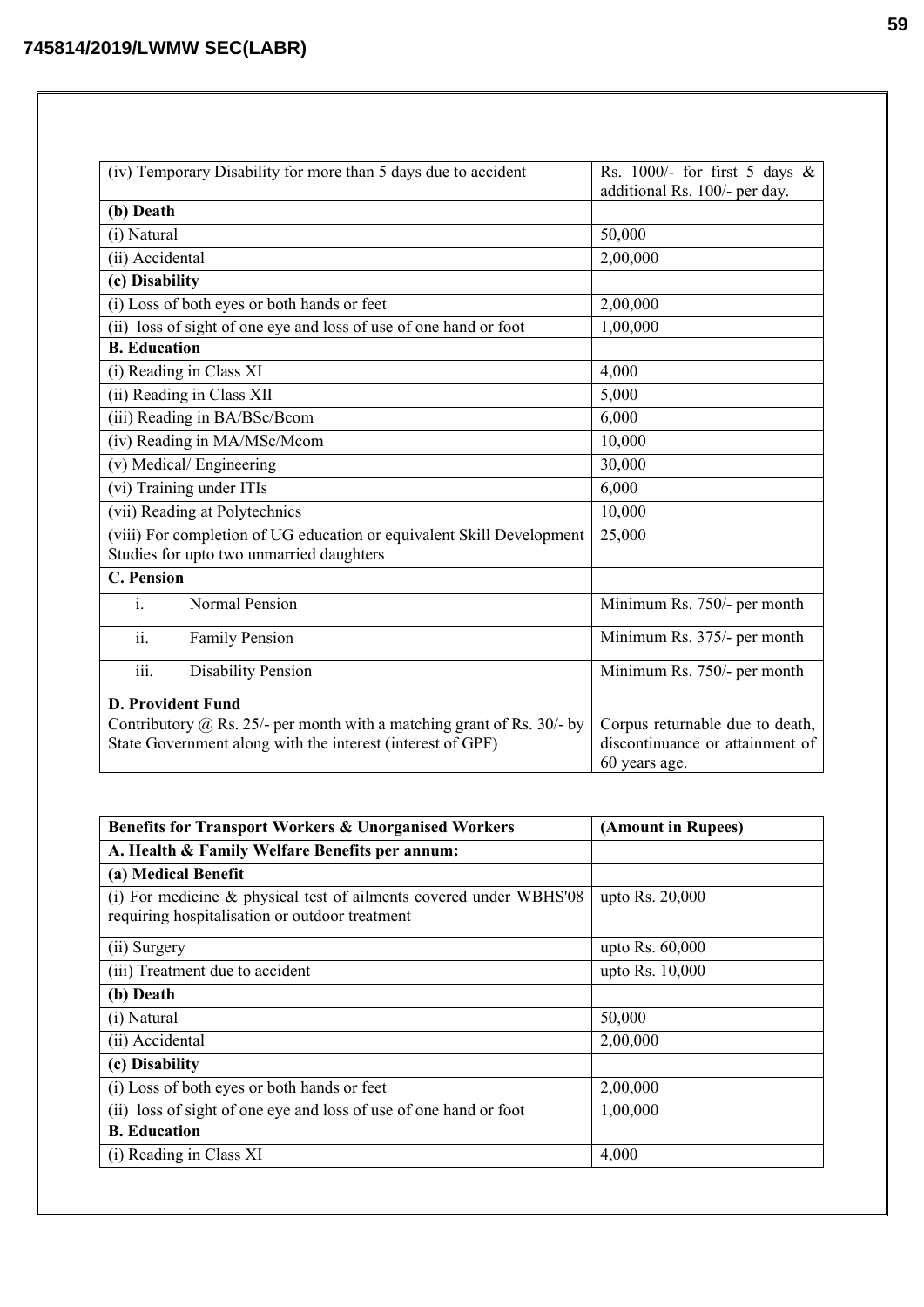| (ii) Reading in Class XII                                                                                         | 5,000                           |
|-------------------------------------------------------------------------------------------------------------------|---------------------------------|
| (iii) Reading in BA/BSc/Bcom                                                                                      | 6,000                           |
| (iv) Reading in MA/MSc/Mcom                                                                                       | 10,000                          |
| (v) Medical/Engineering                                                                                           | 30,000                          |
| (vi) Training under ITIs                                                                                          | 6,000                           |
| (vii) Reading at Polytechnics                                                                                     | 10,000                          |
| (viii) For completion of UG education or equivalent Skill Development<br>Studies for upto two unmarried daughters | 25,000                          |
| <b>C. Provident Fund</b>                                                                                          |                                 |
| Contributory $\omega$ Rs. 25/- per month with a matching grant of Rs. 30/- by                                     | Corpus returnable due to death, |
| State Government along with the interest (interest of GPF)                                                        | discontinuance or attainment of |
|                                                                                                                   | 60 years age.                   |

## 2. OBJECTIVES:

The objective of this project is to conducts Forensic audit of SSY portal and Systems at for the following scenarios:

i) Cycles of audit for existing modules to evaluate the compliance of the systems for Security, IT processes and Configuration standards.

ii) Audit of all the transactions, application and DB logs in the Systems and the data exchanged with other integrated application (if any).

iii) Validation of business rules built into the applications against business requirements and regulatory requirements.

iv) Review of IT General Controls

v) Adherence to IT processes and protocols

vi) Fund and transaction monitoring

The proposed audit exercise shall be conducted since inception of the portal. The Forensic analysis for all the application, database and transactional logs will be carried out. An appropriate audit agency is to be selected for achieving the above-mentioned objectives.

The Labour Department invites response to EoI from eligible IT Audit firms for Forensic Audit of SSY portal of the Labour Commissionerate, under the Labour Department, Government of West Bengal.

The vendors are requested to submit the response to EoI, all the required documents, and copy of the EoI document for having noted the contents and testifying conformance to the terms and conditions set out therein. All the pages should have company seal and signature.

The response to EoI is required to be in a sealed cover superscribed as 'Proposal for Forensic Audit of SSY portal of the Labour Commissionerate as per the formats prescribed and submitted on or before the last date of submission indicated here in below. If the bid is sent through post / courier, the vendor should ensure that the cover is received at our office in time.

The Authority at its discretion may issue the RFP to the short-listed vendors from EoI responses or go in for an open RFP at the time of procurement. Authority's decision in this regard will be final.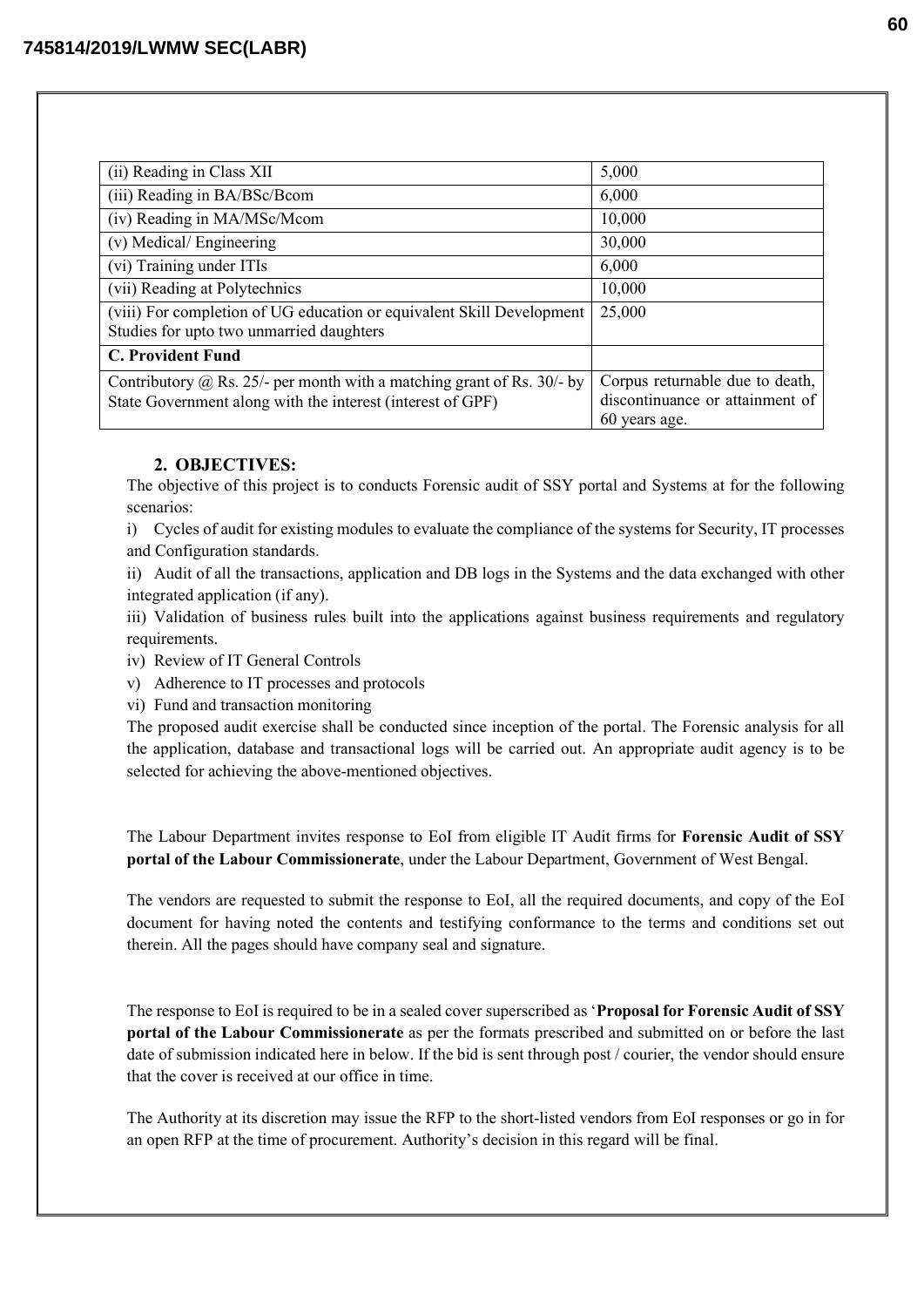### 3. SCOPE OF WORK FOR THE AGENCY

The Labour Department wishes to select IT Audit firm ("Service Provider", "Selected Agency", "Vendor", and "Bidder") to perform Forensic Audit for the systems deployed for the Samajik Suraksha Yojana portal of the Labour Commissionerate, West Bengal.

Cycles of audit for systems will be conducted. The details of the same is stated below.

The Service Provider shall be responsible for the following:

- (a) Forensic investigation of all the systems in the SSY Portal
- (b) System Security Review
- (c) Identify the Incidents occurred and analyze the application for potential incidents/
- (d) Vulnerabilities/threats/anomalies
- (e) Evidence collection and analysis
- (f) Fund and Transaction monitoring

Details in this regard would be available in the RFP.

## 4. ELIGIBILITY CRITERIA

- a) The bidder should be a company registered under Indian Companies Act, 1956 or a partnership firm registered under Indian Partnership Act, 1932 or a Proprietorship firm or LLP.
- b) The bidder should have a minimum average annual turnover of Rs.20 Crores in India over the last three consecutive financial years (2016-17, 2017-18 & 2018-19), from Forensic/ security/ systems/ Process/ Financial Audit Services.
- c) The bidder should have a positive net-worth as of 31/03/2019.
- d) Registered for GST and Income Tax in India
- e) The Bidder should possess valid registration certificate under E.S.I.C, Act 1948 and valid registration certificate under E.P.F Act 1952
- f) The Bidder should have:
	- i. Completed one project or currently executing one project with total order value of INR 2 Cr in last 5 years as on submission of bid date.

OR

Completed two projects or currently executing two projects each with total order value of INR 1.2 Cr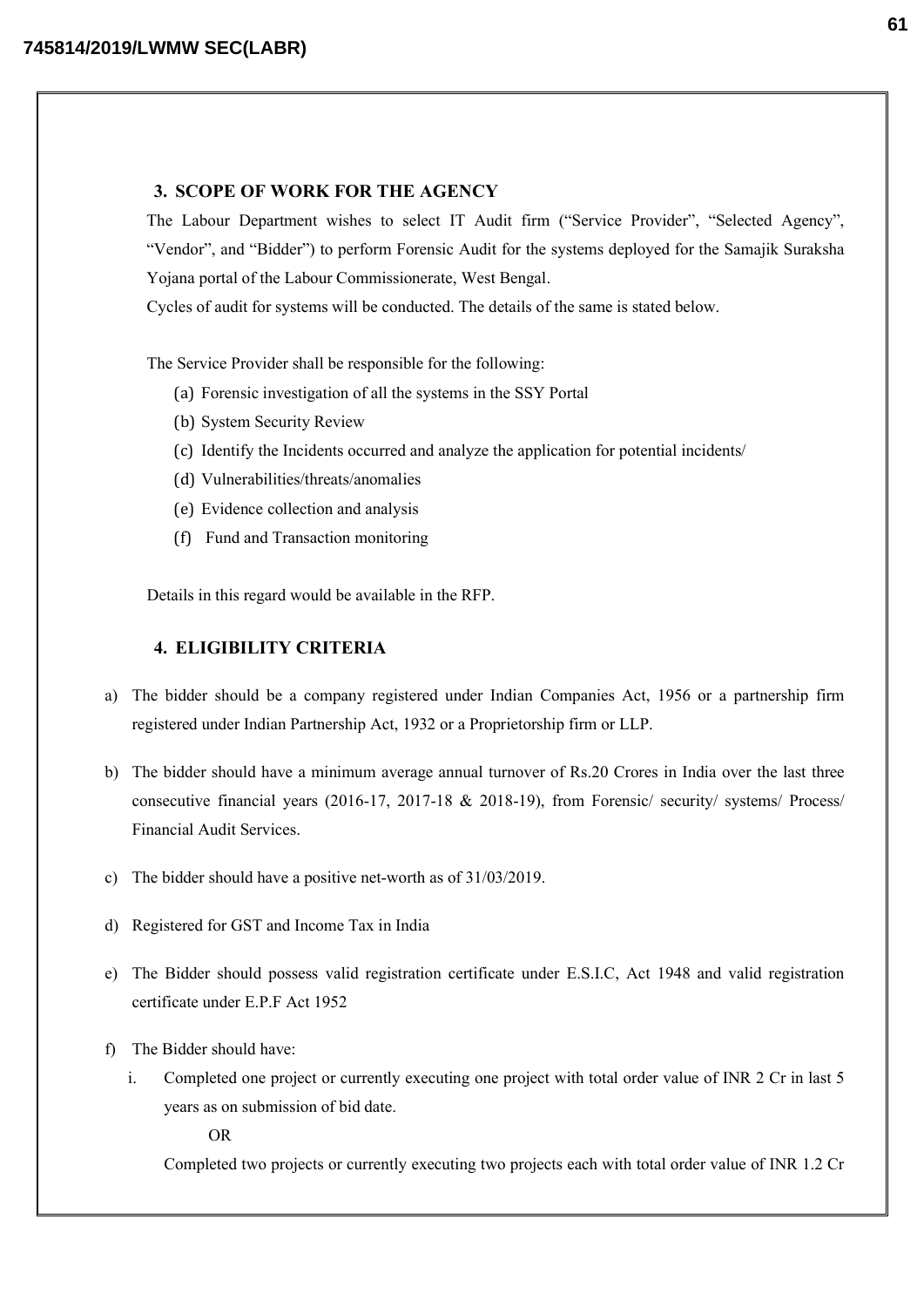in last 5 years as on submission of bid date.

#### OR

Completed three projects or currently executing three projects each with total order value of INR 80 Lakhs in last 5 years as on submission of bid date.

- ii. Completed or currently executing projects should be Security/Process/ Financial /forensic audit projects and at least one project should be a forensic audit project of ERP/Financial IT Systems.
- g) The bidder should not have been blacklisted by Central Government or any State Government organization / department/any Municipal Corporation in India at the time of submission of the Bid
- h) The Bidder should have or shall be ready to set up a project office in Kolkata Metropolitan Area
- i) The Bidder must have at least 30 employees (posted in India) with more than 3 years of experience in Information Security/ Process/ Financial forensic audits as on date of submission of its response, out of which:
	- i. 10 should have passed examination for qualifications such as ISO 27001 Lead Auditors or ISO 27001 Lead Implementers / CEH / CISSP from an accredited certifying agency.
	- ii. 10 should be CCFP / CFE / CISA or equivalent qualified
	- iii. 10 Should have experience in auditing IT applications

#### *Any queries in this connection may be sent to* :

Shri IKHLAQUE ISLAM, WBCS (Ex), Special Secretary, Labour Department, 12th Floor, New Secretariat Building, 1 K. S Roy Road, Kolkata, 700001 EMAIL: *jslab2016@gmail.com*

Labour Department, Government of W Bengal may call for presentation on proposal from the selected bidders and date for the presentation will be intimated at least 3 days in advance. Labour Department, Government of W Bengal at its discretion may change the Scope of Project.

Interested bidders may submit their proposals to:

#### Shri IKHLAQUE ISLAM, WBCS (Exe),

Special Secretary, Labour Department,

12th Floor, New Secretariat Building, 1 K. S Roy Road, Kolkata, 700001

## 5. DOCUMENTS TO BE SUBMITTED:

EoI documents to be submitted as per Annexure –I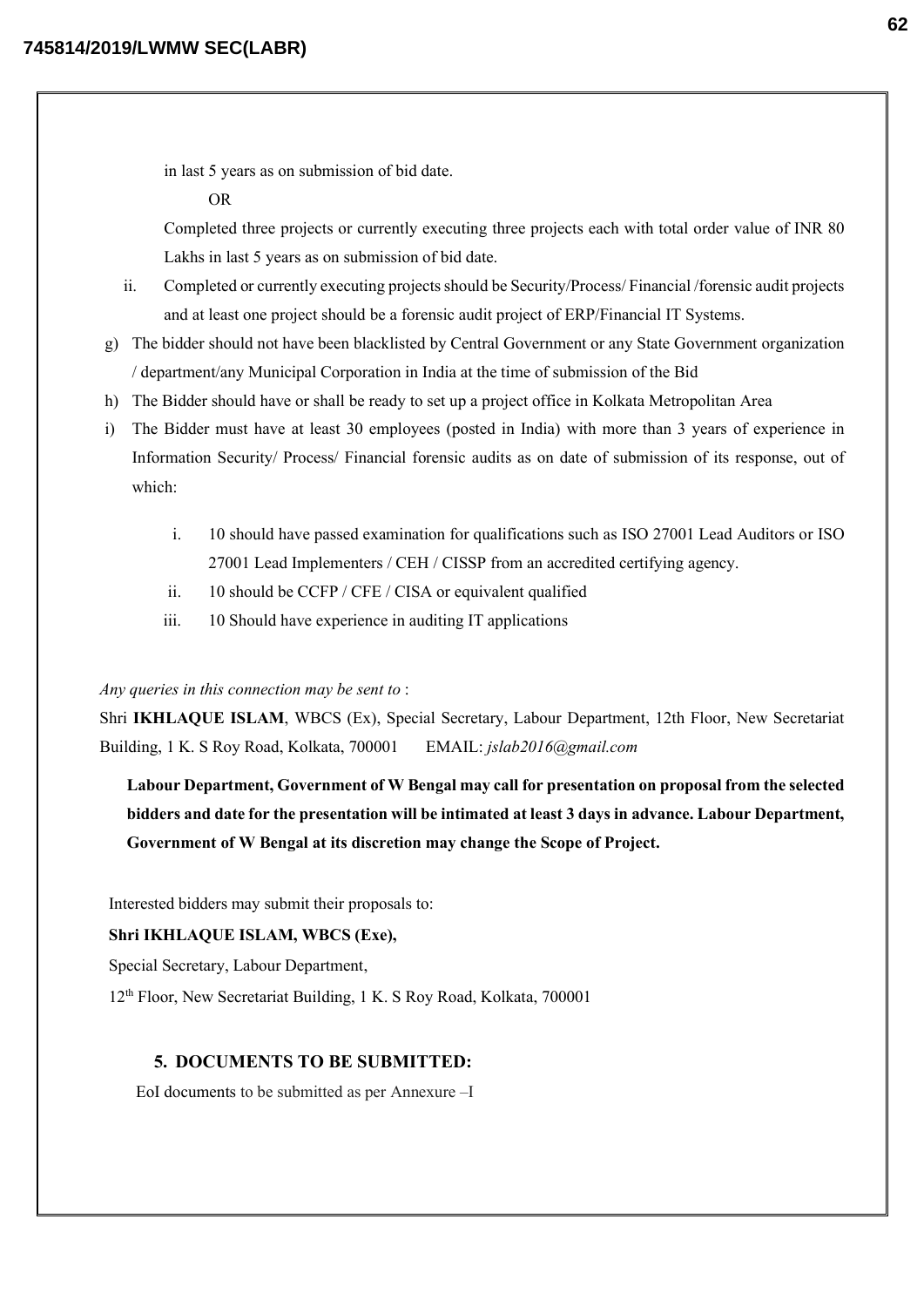#### 6. GENERAL TERMS AND CONDITIONS:

Following terms are used in the document interchangeably to mean: Bidder/Respondent – signify those who submit response to the EOI. Proposal/Bid – signify the documents submitted in response to this EOI. Timely Submission: Bidders are solely responsible for timely delivery of the EOI proposals to the location as mentioned above, set forth herein prior to the stated Proposals Submission due date and are solely responsible for delays in receipt, including but not limited to third party carriers. Proposals not received on or before the last date and time of submission will not be considered.

Opening of Proposal: Proposals will be opened in front of vendor's representatives (if present).

Authority reserves the right at any time to postpone or cancel a scheduled bid opening. The bids will be opened at the address mentioned above.

Use & Release of Vendor Submissions: Authority is not liable for any cost incurred by the Vendor in the preparation and production of any Proposal, the preparation or execution of any benchmark demonstrations, simulation or laboratory service or for any work performed prior to the execution of a formal contract. All materials submitted will become the property of Authority and may be returned at its sole discretion. The content of each Vendor's Proposal will be held in strict confidence during the evaluation process, and details of any Proposals will not be discussed outside the evaluation process.

- 7. Labour Department, Government of West Bengal reserves its right to evaluate/shortlist/accept/reject/eliminate any vendor at any stage without assigning any reasons and it is at the sole discretion of the Authority to provide any reason thereof to the vendor.
- 8. Validity Period of Proposals: The proposals submitted will be valid for a period of one year from the date of submission. Labour Department, Government of West Bengal reserves the right to shorten or extend the validity period.
- 9. Award of Work: Proposal submission does not guarantee any commitment by Labour Department, Government of West Bengal to award work.

#### Note:

Any Addenda / Corrigenda / Extension of dates / Clarifications / Responses to bidders' queries in respect of this EoI shall only be posted on our website *https://wblabour.gov.in/* and no separate notification shall be issued in the press. Bidders are therefore requested to regularly visit our website to keep them updated in this connection.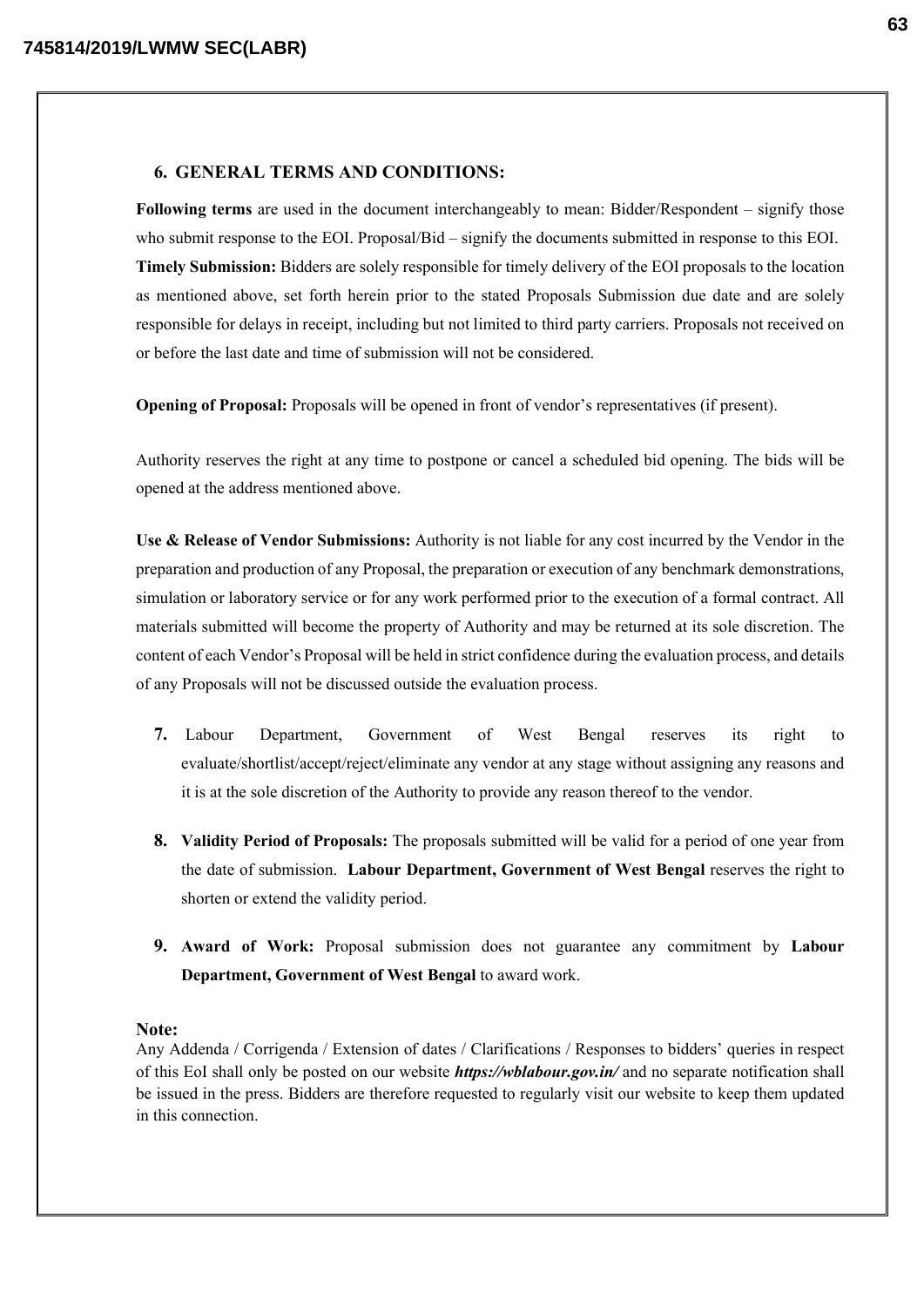### APPLICANT'S EXPRESSION OF INTEREST

Date

The Special Secretary, Labour Department, 12th Floor, New Secretariat Building, 1 K. S Roy Road, Kolkata, 700001

Sub: Submission of Expression of Interest for Forensic Audit of Samajik Suraksha Yojana (SSY) Portal of the Labour Commissionerate, Government of West Bengal

Dear Sir,

In response to the Invitation for Expressions of Interest (EOI) published on for the above purpose, we would like to express interest to carry out the above proposed task.

I hereby submit my proposal as per Annexure 1.

I understand you are not bound to accept any proposal you receive.

Yours Sincerely,

Signature:

Name of Actuary/Actuarial - Investment Firm Address:

Note: This is to be furnished on the letter head of the organization.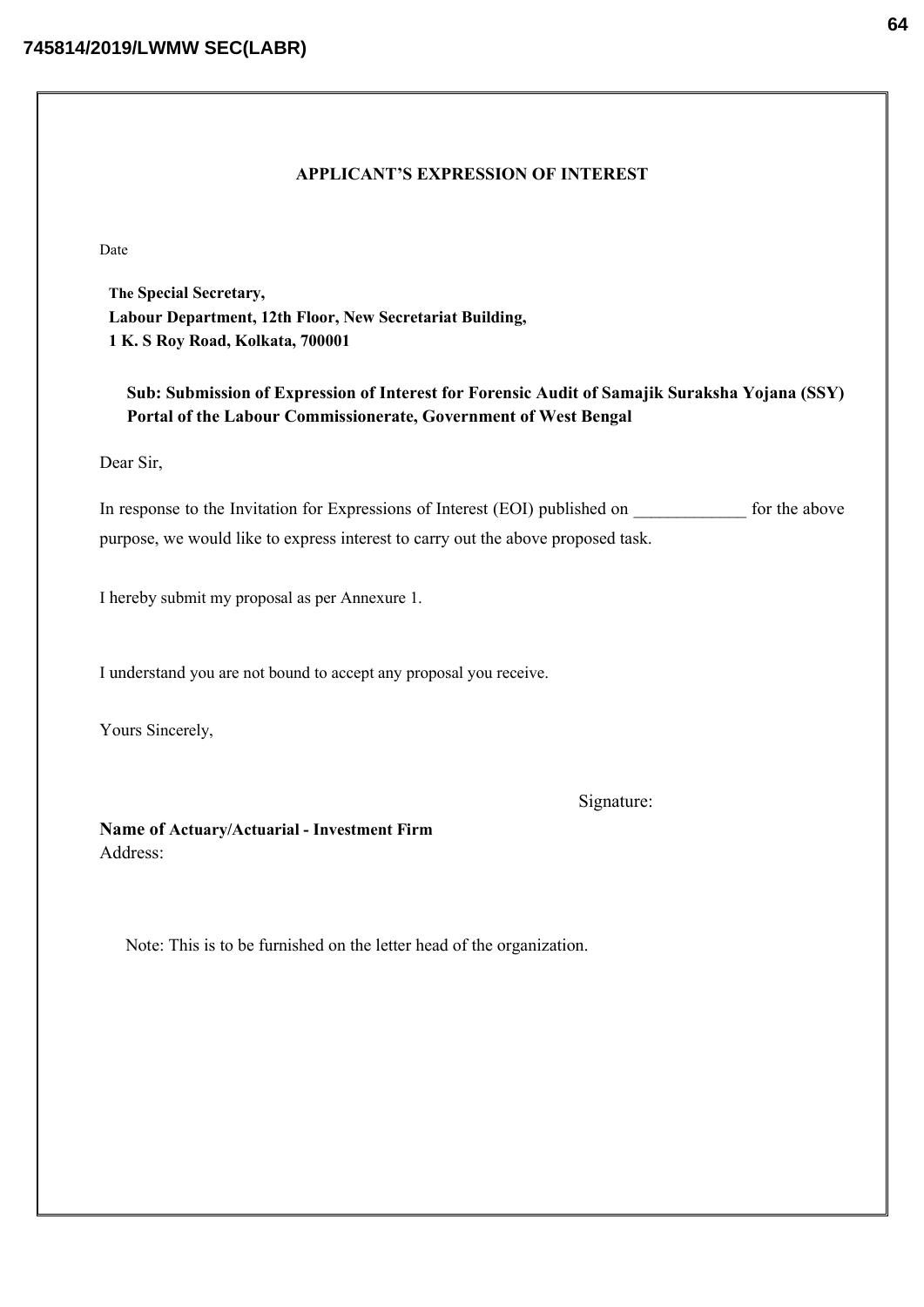## ANNEXURE -1

| No             | <b>Description</b>                                                                                                                                                                                                                                                                                                                       | <b>Data Sought</b>                                                                                                                 |
|----------------|------------------------------------------------------------------------------------------------------------------------------------------------------------------------------------------------------------------------------------------------------------------------------------------------------------------------------------------|------------------------------------------------------------------------------------------------------------------------------------|
| $\mathbf{1}$   | Name of the Applicant Valuer/Firm.                                                                                                                                                                                                                                                                                                       | Full name                                                                                                                          |
| 2              | Address with telephone No                                                                                                                                                                                                                                                                                                                | Provide the complete addresses and Attach the<br>copy of latest landline<br>telephone bill                                         |
| 3              | Date and Registration No of Valuer/member<br>of the Valuer Actuarial Society of India or any<br>equivalent Institute outside India.                                                                                                                                                                                                      | Attach copy of Registration                                                                                                        |
| 4              | Details of the Actuary intended to be assigned<br>the task by the applicant firm/company<br>a) Name<br>b) Registration with Institute of Actuaries<br>of India<br>c) Experience                                                                                                                                                          | Attach a copy of Registration and a copy of client<br>list with the fund value individually & aggregated<br>(with contact details) |
| 5              | Information on the post actuarial qualification<br>professional work experience of at least 5<br>years with total work experience of 10 years.                                                                                                                                                                                           | Self-declaration to be submitted.                                                                                                  |
| 6              | Whether the Valuer/any member of the<br>Valuers team have been blacklisted<br>/debarred/disqualified by any regulator/<br>statutory body or Government entity or any<br>international/national agency for corrupt or<br>fraudulent practices.                                                                                            | Affidavit to be submitted                                                                                                          |
| $\overline{7}$ | Whether the Valuer/any member of the<br>valuers team have been held guilty of<br>professional or any other misconduct under<br>the Actuaries Act, 2006 or any rules there<br>under or in any other such proceedings of the<br>Institute of Actuaries of India or by any<br>equivalent Institute outside India or by any<br>court of law. | Affidavit to be submitted                                                                                                          |